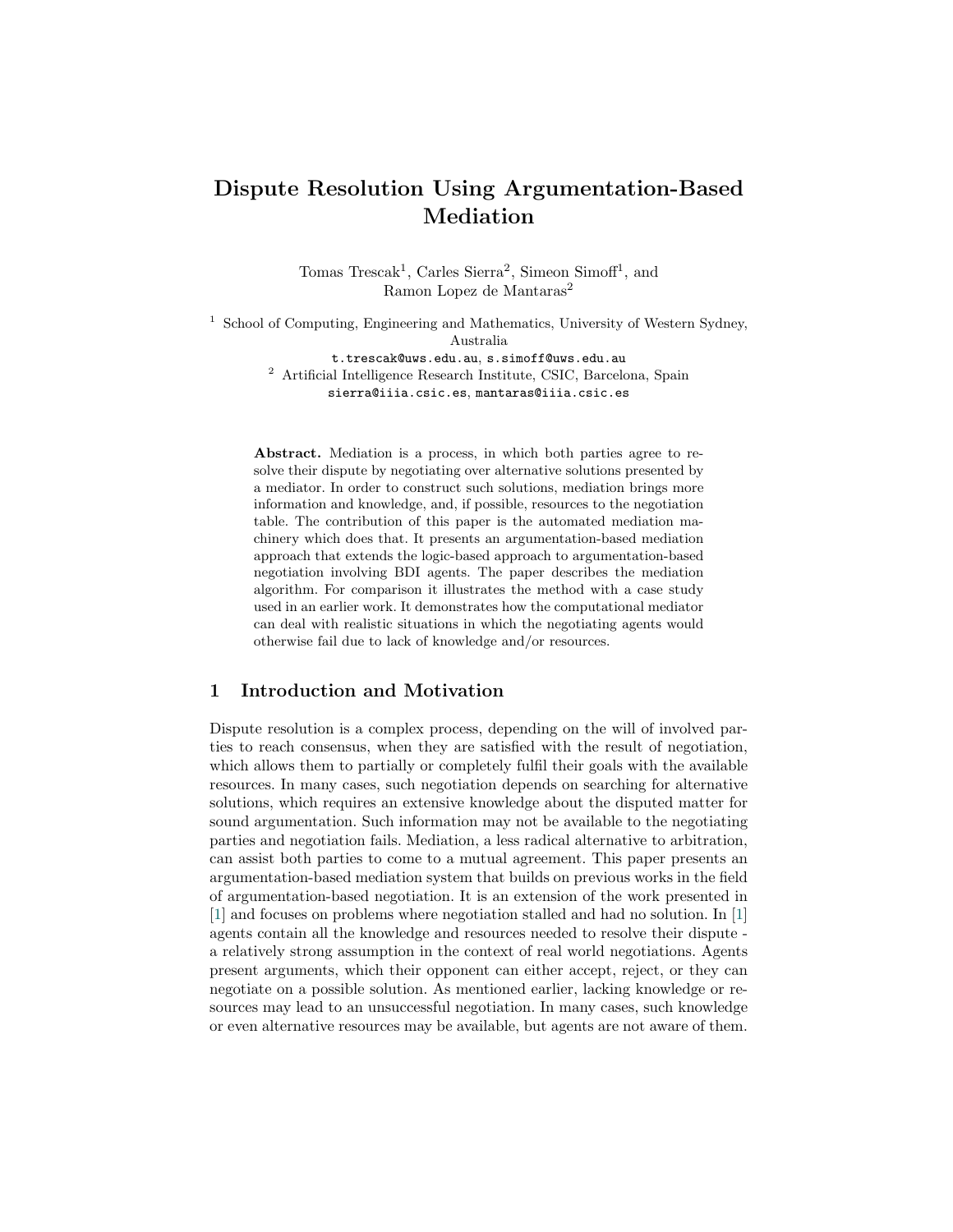Our extension proposes a role of a trust-worthy mediator that possesses extensive knowledge about possible solutions of mediation cases, which it can adapt to the current case. Mediator also has access to various resources that may help to resolve the dispute. Using this knowledge and resources, as well as knowledge and resources obtained from agents, the mediator creates alternative solutions, which become subject to further negotiation. Furthermore, mediator is guaranteed to be neutral and considered trust-worthy by all interested parties.

In the next section, we summarise related work in the field of automatic mediation and argumentation-based negotiation. In Section [3,](#page-2-0) we recall the agent architecture proposed by Parsons et al. [\[1\]](#page-10-0) and extend it with the notion of resources for the purposes of the mediation system. Section [4](#page-3-0) presents our mediation algorithm. In Section [5,](#page-4-0) we revisit the home improvement agents example from [\[1\]](#page-10-0) and apply our mediation process. Section [6](#page-10-1) concludes this work.

### 2 Previous Work

Computational mediation has recognized the role of the mediator as a problem solver. The MEDIATOR [\[2\]](#page-10-2) focused on case-based reasoning as a single-step for finding a solution to a dispute resolution problem. The mediation process was reduced to a one-step case-based inference, aimed at selecting an abstract "mediation plan". The work did not consider the value of the actual dialog with the mediated parties. The PERSUADER [\[3\]](#page-10-3) deployed mechanisms for problem restructuring that operated over the goals and the relationships between the goals within the game theory paradigm, applied to labor management disputes. To some extent this work is a precursor of another game-theoretic approach to mediation, presented in [\[4\]](#page-10-4) and the interest-based negotiation approach in [\[5\]](#page-10-5). Notable are recent game-theoretic computational mediators AutoMed [\[6\]](#page-10-6) and AniMed [\[7\]](#page-10-7) for multi-issue bilateral negotiation under time constraints. They operate within known solution space, offering either specific complete solutions (AutoMed) or incremental partial solutions (AniMed). Similar to the mediator proposed in the 'curious negotiator' [\[8\]](#page-10-8), both mediators monitor negotiations and intervene when there is a conflict between negotiators. The Family Winner [\[9\]](#page-10-9) manipulative mediator aimed at modifying the initial preferences of the parties in order to converge to a feasible and mutually acceptable solution. This line of works incorporated "fairness" in the mediation strategies [\[10\]](#page-10-10).

In real settings information only about negotiation issues is not sufficient to derive the outcome preferences [\[11\]](#page-10-11). An exploratory study [\[12\]](#page-11-0) of a multiple (three) issue negotiation setting suggests the need for developing integrative (rather than position-based) negotiation processes which take into account information about the motivational orientation of negotiating parties. Incorporation of information beyond negotiation issues has been the focus of a series of works related to information-based agency [\[13,](#page-11-1) [14,](#page-11-2) [15\]](#page-11-3). Value-based argumentation frameworks [\[16\]](#page-11-4), interest-based negotiation [\[5\]](#page-10-5) and interest-based reasoning [\[11\]](#page-10-11) considers the treatment of any kind of motivational information that leads to a preference in negotiation and decision making.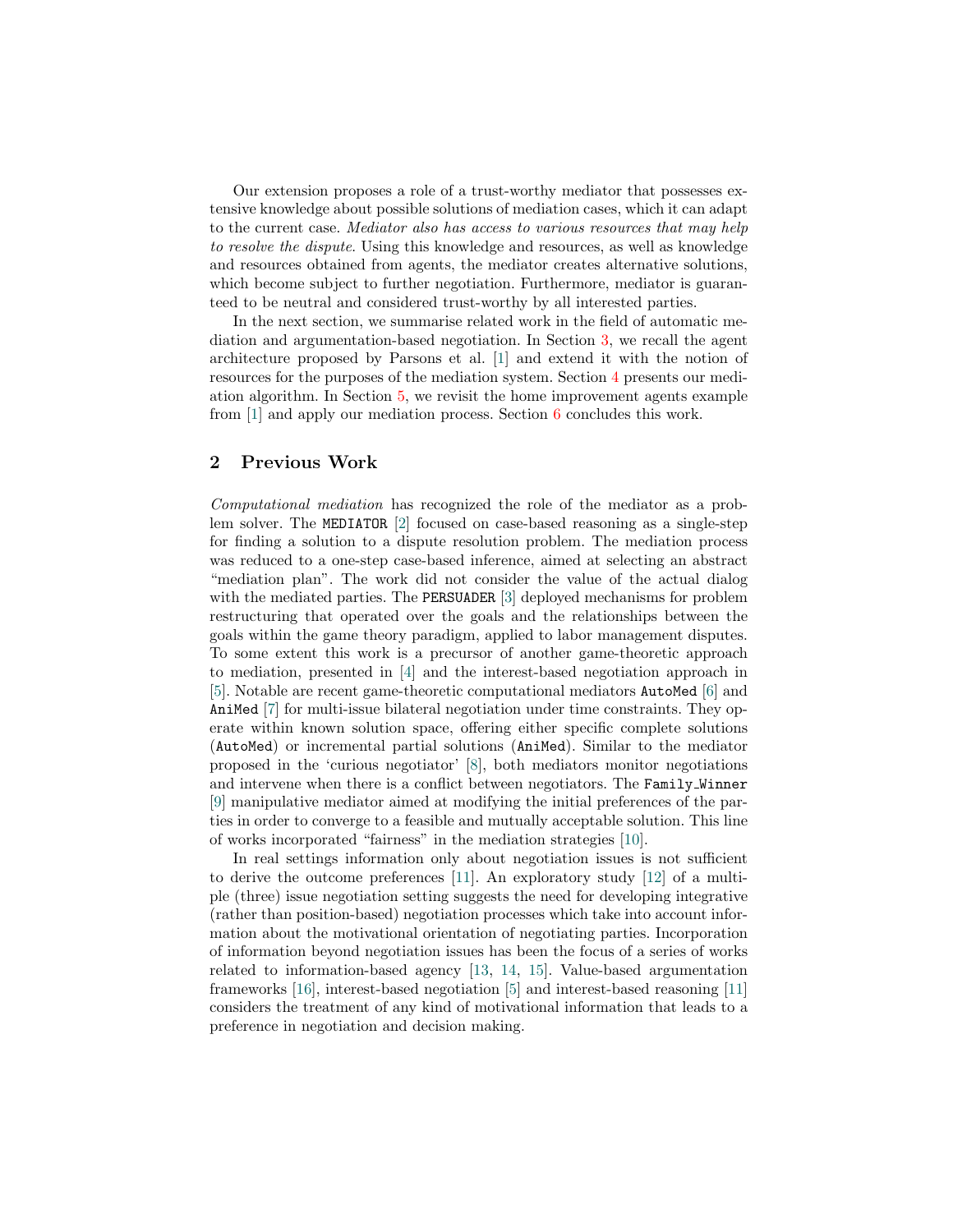In this paper we propose a new mechanism for automatic mediation using argumentation-based negotiation (ABN) as a principal framework for mediation. ABN systems evolved from classical argumentation systems, bringing power to agents to resolve potential dispute deadlocks by persuasion of agents in their beliefs and finding common acceptance grounds by negotiation [\[17,](#page-11-5) [1,](#page-10-0) [18,](#page-11-6) [19\]](#page-11-7). ABN is performed by exchanging arguments, which represent a stance of an agent related to the negotiated subject and constructed from beliefs of the agent. Such a stance can support another argument of the agent, explain why a given offer is rejected, or provide conditions upon which the offer would be accepted. Disputing parties can modify their offer or present a counter-offer, based on the information extracted from the argument. Arguments can be used to attack [\[20\]](#page-11-8) other arguments, supporting or justifying the original offer. With certain level of trust between negotiating agents, arguments serve as knowledge exchange carriers [\[1\]](#page-10-0) - here we use such mechanisms to exchange information between negotiating parties and the mediator. The decision of whether to trust the negotiating party or not is a part of the strategy of an agent. Different strategies are proposed in [\[21,](#page-11-9) [22,](#page-11-10) [23\]](#page-11-11). Apart from the strategy, essential are the reasoning mechanisms and negotiation protocols. Relevant to this work are logic frameworks that use argumentation as the key mechanism for reasoning [\[24,](#page-11-12) [25,](#page-11-13) [26,](#page-11-14) [27\]](#page-11-15). Negotiation protocols, which specify the negotiation procedures include either finite-state machines [\[1\]](#page-10-0), or functions based on the previously executed actions [\[28\]](#page-11-16). The reader is referred to [\[29\]](#page-11-17) for the recent state-of-the-art in ABN frameworks.

Our ABN framework for mediation allows us to seamlessly design and execute realistic mediation process, which utilises the power of argumentation, using agent logics and a negotiation procedure to search for the common agreement space. We have decided to extend the ABN framework in  $[1]$ , due to the clarity of its logics. In the next section we recall the necessary aspects of the work in [\[1\]](#page-10-0). We describe the agent architecture in the ABN systems and define the components that we reuse in our work. Our agents reason using argumentation, based on a domain dependent theory specified in a first-order logic. Within the theory, we encode agent strategies, by defining their planning steps. Apart from agent theories, strategy is defined also in bridge rules, explained further in the text. We do not explore a custom protocol, therefore we adopt the one from [\[1\]](#page-10-0).

### <span id="page-2-0"></span>3 Agent Architecture

The ABN system presented in [\[1\]](#page-10-0) is concerned with BDI agents in a multicontext framework, which allows distinct theoretical components to be defined, interrelated and easily transformed to executable components. The authors use different contexts to represent different components of an agent architecture, and specify the interactions between them by means of the bridge rules between contexts. We recall briefly the components of the agent architecture within the ABN system in [\[1\]](#page-10-0) and add a new "resources" component for mediation purposes.

Units are structural entities representing the main components of the architecture. There are four units within a multi-context BDI agent, namely: the Communication unit, and units for each of the Beliefs, Desires and Intentions.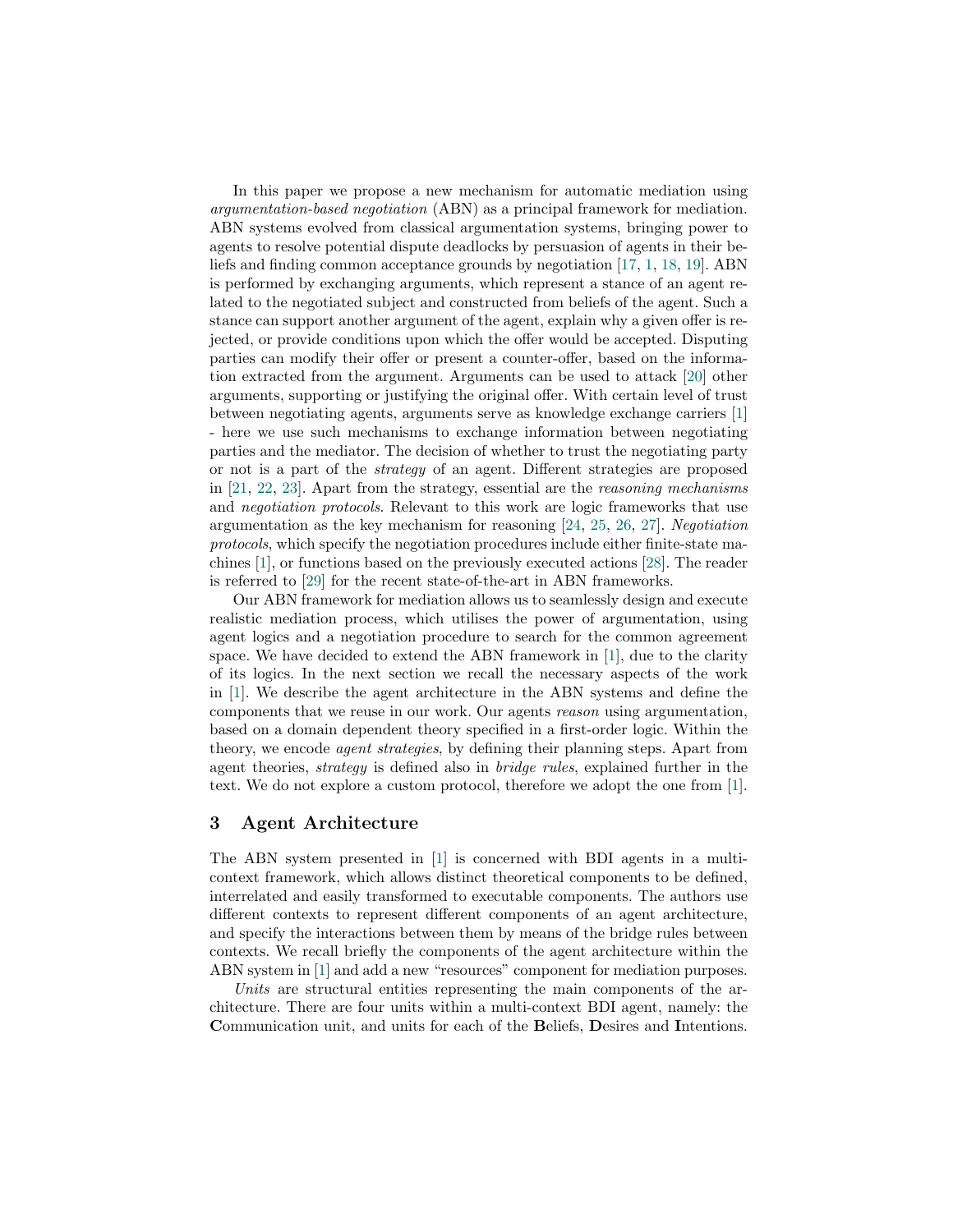Bridge rules connect units, which specify internal agent architecture by determining their relationship. Three well-established sets of relationships for BDI agents have been identified in [\[30\]](#page-11-18): strong realism, realism and weak realism. In this work, we consider strongly realist agents.

Logics is represented by declarative languages, each with a set of axioms and a number of rules of inference. Each unit has a single logic associated with it. For each of the mentioned B, D, I, C units, we use classical first-order logic, with special predicates B, D and I related to their units. These predicates allow to omit the temporal logic CTL modalities as proposed in [\[30\]](#page-11-18).

Theories are sets of formulae written in the logic associated with a unit. For each of the four units, we provide domain dependent information, specified as logical expressions in the language of each unit.

Bridge rules are rules of inference which relate formulae in different units. Following are bridge rules for strongly realist BDI agents:

| $I: I(\alpha) \Rightarrow D: D([\alpha])$             | $B: \neg B(\alpha) \Rightarrow D: \neg D([\alpha])$ |
|-------------------------------------------------------|-----------------------------------------------------|
| $D : \neg D(\alpha) \Rightarrow I : \neg I([\alpha])$ | $C : done(e) \Rightarrow B : B([done(e)])$          |
| $D: D(\alpha) \Rightarrow B: B([\alpha])$             | $I: I([does(e)]) \Rightarrow C: does(e)$            |

Resources are our extension of the contextual architecture of strongly realist BDI agents. Each agent can possess a set of resources  $R<sup>v</sup>$  with a specific importance value for its owner. This value may determine the order in which agents are willing to give up their resources during the mediation process. We define a value function  $v : \mathbb{S} \to \mathbb{R}$ , which for each resource  $\phi$  specifies a value  $\vartheta \in 0, 1 >, v(\phi) = \vartheta$ . Set  $R^v$  is ordered according to function v.

Units, logics and bridge rules are static components of the mediation system. All participants have to agree on them before the mediation process starts. Theories and resources are dynamic components, they change during the mediation process depending on the current state of negotiation.

## <span id="page-3-0"></span>4 Mediation Algorithm

In a mediation process both parties try to resolve their dispute by negotiating over alternative solutions presented by a mediator. Such solutions are constructed, using available knowledge and resources. Agent knowledge is considered private and is not shared with the other negotiating party. Resources to obtain alternative solutions may have a high value for their owners or be entirely missing. Thus, we propose that the role of the mediator is to obtain enough knowledge and resources to be able to construct a new solution. The mediator presents a possible solution to agents (in the form of an argument), which they either approve, or reject (attack). For the purposes of this paper we follow Dong'e notion of attack [\[20\]](#page-11-8). Parties can negotiate over a possible solution to come to a mutual agreement. Below we formally define the foundations of our algorithm.

**Definition 1.**  $\Delta$  is a set of formulae in language L. An argument is a pair  $(\Phi, \omega)$ ,  $\Phi \subseteq \Delta$  and  $\omega \in \Delta$  such that: (1)  $\Phi \nvdash \bot$ ; (2)  $\Phi \vdash \omega$ ; and (3)  $\Phi$  is a minimal subset of  $\Delta$  satisfying 2.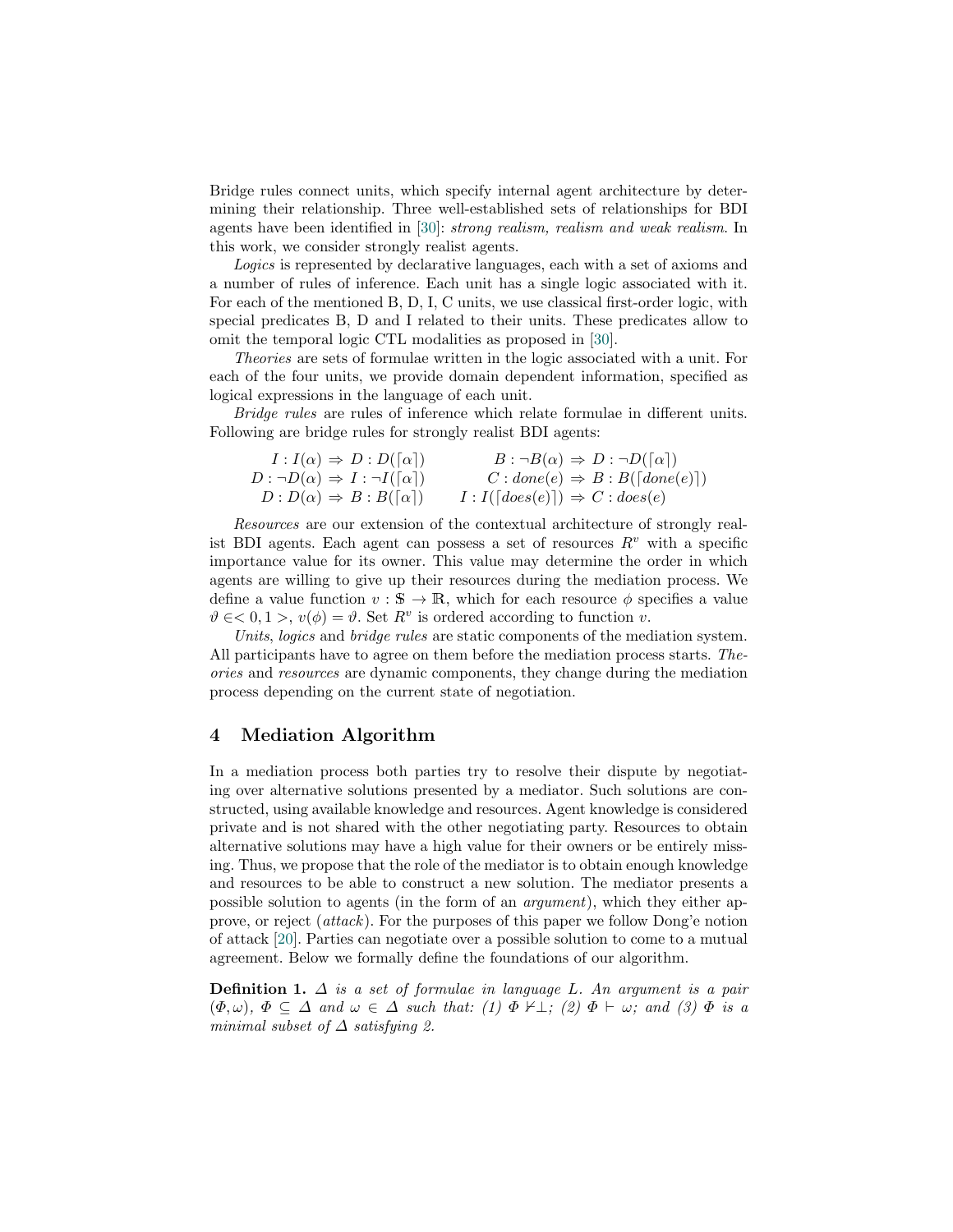A mediation game is executed in one or more rounds, during which both mediator and agents perform various actions in order to resolve the dispute. Algorithm [1](#page-5-0) describes our proposal of the mediation game. In the beginning of each round, agents  $\alpha$  and  $\beta$  have an opportunity to present new knowledge to the mediator  $\mu$ . This new knowledge is helping their case, or helping to resolve the dispute. Agents can either present knowledge in the form of formulas from their theory or new resources. Resources can be presented in ascending order of importance, one resource in each round or altogether, depending on the strategy of agents. The mediator obtains knowledge by executing function  $\Gamma_i^{\mu} \leftarrow GetKnowledge(i),$  where  $i \in {\alpha, \beta}$ . The mediator incorporates knowledge  $\Gamma_i^{\mu}$  into theory  $\Gamma_{\mu}$ , obtaining  $\Gamma_{\mu}^{\prime}$ . Please note, that the belief revision operator ⊕ is responsible for automatic elimination of conflicting beliefs from the theory. Belief revision operator uses argumentation techniques to find the minimal set of non-conflicting arguments. Using the knowledge in  $\Gamma_{\mu}^{\prime}$ , the mediator tries to construct a new *solution* by executing the  $CreateSolution(\Gamma_{\mu}')$  function. If the solution does not exist and agents did not present new knowledge in this round, mediation fails. Therefore, it is of utmost importance that agents try to introduce knowledge in each round. In the next step, the possible outcomes are:

- When both agents accept the *solution*, mediation finishes with success.
- When both agents reject the *solution*, mediator adds the incorrect solution  $\neg solution$  and the explanation of the rejection  $\Gamma_i^{\mu'}$  $i^{\mu}$  from both agents to its knowledge  $\Gamma^{\prime}_{\mu}$  and starts a new mediation round.
- When only one agent rejects the solution, a new negotiation process is initiated, where agents try to come to a mutual agreement (e.g. partial division of a specific item) resulting to *solution'*. If this negotiation is successful, the mediator records *solution'* as a new solution and finishes mediation with a success. If the negotiation fails, the mediator adds the explanation of the failure  $\Gamma_i^{\mu^{\prime\prime}}$  $\mu^{\mu\nu}$  and the failed *solution* to  $\Gamma^{\prime}_{\mu}$  and starts a new mediation round.

The mediation process continues till a resolution is obtained, or fails, when no new solution can be obtained, and no new knowledge can be presented. In the next section, we revisit the example of home improvement agents from [\[1\]](#page-10-0) and apply the mediation algorithm.

# <span id="page-4-0"></span>5 Case Study: Revisiting Home Improvement Agents

In this example, agent  $\alpha$  is trying to hang a picture on the wall. Agent  $\alpha$  knows that to hang a picture it needs a nail and a hammer. Agent  $\alpha$  only has a screw, and a hammer, but it knows that agent  $\beta$  owns a nail. Agent  $\beta$  is trying to hang a mirror on the wall.  $\beta$  knows that it needs a nail and a hammer to hang the mirror, but  $\beta$  currently possesses only a nail, and also knows that  $\alpha$  has a hammer. Mediator  $\mu$  owns a screwdriver and knows that a mirror can be hung using a screw and a screwdriver.

The difference with the example in [\[1\]](#page-10-0) is that mediator owns the knowledge and resource needed to resolve the dispute  $\mu$  and not the agents. This reflects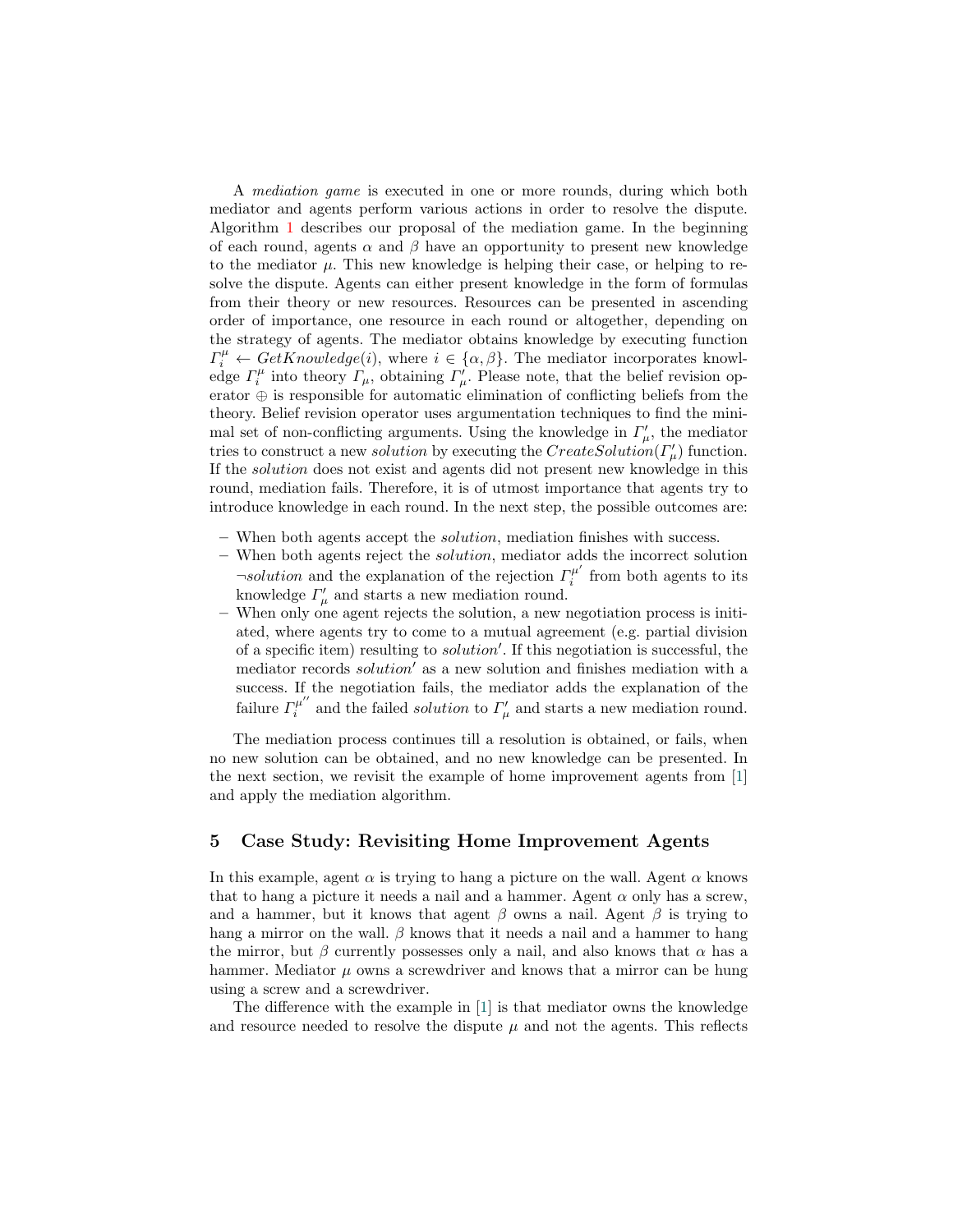**Input** : Agents  $\alpha$ ,  $\beta$  and the mediator  $\mu$ .  $\Gamma_{\alpha}$ ,  $\Gamma_{\beta}$  and  $\Gamma_{\mu}$  denote the knowledge of  $\alpha$ ,  $\beta$  and  $\mu$ , while  $\Gamma^{\mu}_{\alpha}$  and  $\Gamma^{\mu}_{\beta}$  denote the knowledge presented to the mediator  $\mu$  respectively by  $\alpha$  and  $\beta$ .  $\oplus$  is a *belief revision operator* **Output:** Resolution of the dispute, or  $\perp$  if solution does not exists.

1 repeat

2 |  $\Gamma^{\mu}_{\alpha}$ // Theory and resources from  $\alpha$  $3 \mid \Gamma_{\beta}^{\mu}$  $\ell$ / Theory and resources from β 4  $\Gamma^{\prime}_{\mu} \leftarrow \Gamma_{\mu} \oplus (\Gamma^{\mu}_{\alpha} \cup \Gamma^{\mu}_{\beta});$  $\mathbf{5}$  solution  $\leftarrow$  CreateSolution  $(\Gamma_{\mu}')$ ; 6 if solution  $=$   $\perp$  and  $\Gamma_{\mu} = \Gamma_{\mu}'$  then  $7$  | | return  $\perp$  ; // Missing new knowledge and no solution 8 end 9 if solution  $\neq \perp$  then 10  $\left| \quad \right|$   $\langle result_{\alpha}, \Gamma_{\alpha}^{\mu'} \rangle \leftarrow \texttt{Propose}(\mu, \alpha, \textsf{solution})$ 11  $\Big|$   $\langle result_\beta, \Gamma^{\mu'}_\beta \rangle$  $\ket{\pi^\mu_\beta} \gets \texttt{Propose}(\mu,\beta,\textsf{solution})$ 12  $\boxed{ }$   $\boxed{ }$   $\boxed{ }$   $\boxed{ }$   $\boxed{ }$   $\left( \boxed{ }$   $\frac{1}{\mu}\leftarrow\boxed{ }$   $\boxed{ }$   $\boxed{ }$   $\boxed{ }$   $\frac{1}{\mu}\leftarrow\frac{1}{\mu}\oplus\frac{1}{\mu}\left(\frac{1}{\mu}\right)^{\mu'}\cup\frac{1}{\mu'}\right)$  $\binom{\mu}{\beta}$ 13 | if  $\neg result_{\alpha}$  and  $\neg result_{\beta}$  then 14  $|\quad| \quad \Gamma_{\mu}' \leftarrow \Gamma_{\mu}' \oplus \neg$ solution; 15  $\vert \vert$  solution  $\leftarrow \perp$ ; 16 else if  $\neg result_{\alpha}$  or  $\neg result_{\beta}$  then 17  $|\hspace{.1cm} \rangle$   $\hspace{.1cm} \rangle$   $\hspace{.1cm} \langle$  solution $^{\prime}, \Gamma_{\alpha}^{\mu^{\prime \prime}}, \Gamma_{\beta}^{\mu^{\prime \prime}} \rangle$  $\langle \hat{\mathbf{g}}^{\mu\nu}\rangle \leftarrow \texttt{Negotiate}$  (solution,  $\alpha,\,\beta);$ 18  $\boxed{ }$   $\boxed{ }$   $\boxed{ }$   $\boxed{ }$   $\boxed{ }$   $\boxed{ }$   $\left( \boxed{ }^{\mu^{\prime\prime}}_{\alpha}\cup\boxed{ }^{\mu^{\prime\prime}}_{\beta}\right)$  $\binom{\mu}{\beta}$ 19  $\parallel$   $\parallel$  if  $\neg$ solution' then 20  $\begin{vmatrix} \cdot & \cdot & \cdot \\ \cdot & \cdot & \cdot \\ \cdot & \cdot & \cdot \end{vmatrix}$   $\begin{vmatrix} I'_\mu & \leftarrow & I'_\mu \oplus (\neg \text{solution} \cup \neg \text{solution}') \end{vmatrix}$  $21$  | | solution ←  $\perp$ ;  $22$  | | else  $23$  | | | solution ← solution'  $24$  | | end 25 | end 26 end 27  $\left| \right. \left. \right| \left. \right. \left. \right| F_{\mu} \leftarrow \Gamma_{\mu}^{\prime};$ 28 until solution  $\neq \emptyset$ ; 29 return solution

<span id="page-5-0"></span>Algorithm 1: Mediation algorithm

the reality, when clients seek advice of an expert to resolve their problem. As mentioned in the Section [3,](#page-2-0) agents  $\alpha$  and  $\beta$  are strongly realist BDI agents using related bridge rules and predicate logic. We now define all the dynamic parts of the mediation system, i.e. domain specific agent theory and bridge rules<sup>[1](#page-5-1)</sup>.

<span id="page-5-1"></span><sup>&</sup>lt;sup>1</sup> We adopt following notation: A.\* is the theory introduced by the agent  $\alpha$ , B.\* is the theory of the agent  $\beta$ , M.<sup>\*</sup> is the mediator's theory, G.<sup>\*</sup> is the general theory and R.\* are bridge rules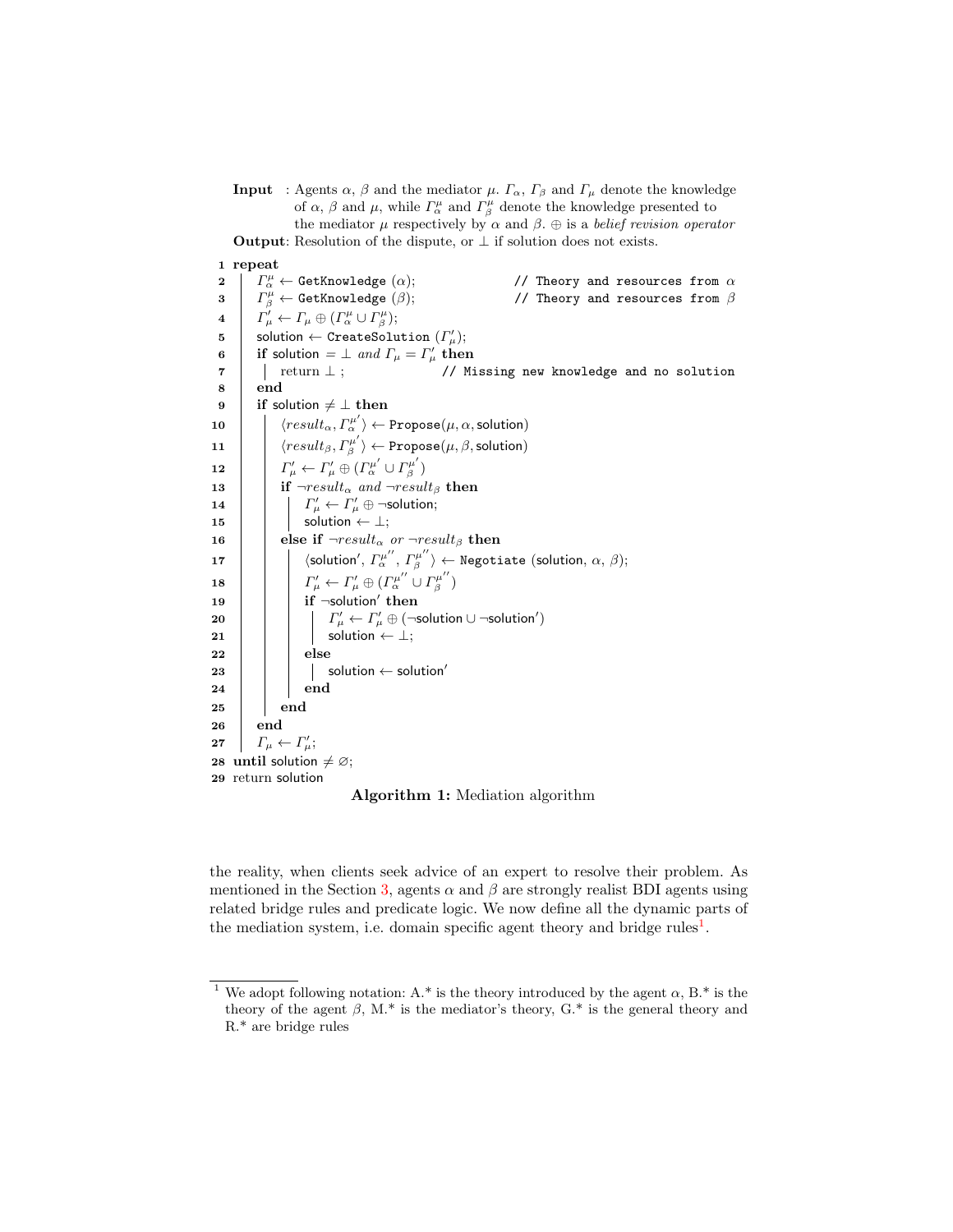#### 5.1 Agent Theories

What follows, is the private theory  $\Gamma_{\alpha}$  of the agent  $\alpha$ , whose intention is to hang a picture:

|  | $I : I_{\alpha}(Can(\alpha, hang\_picture))$                                              | (A.1) |
|--|-------------------------------------------------------------------------------------------|-------|
|  | $B : B_{\alpha}(Have(\alpha, picture))$                                                   | (A.2) |
|  | $B : B_{\alpha}(Have(\alpha, screw))$                                                     | (A.3) |
|  | $B : B_{\alpha}(Have(\alpha, hammer))$                                                    | (A.4) |
|  | $B : B_{\alpha}(Have(\beta, nail))$                                                       | (A.5) |
|  | $B : B_{\alpha}(Have(X, hammer) \wedge Have(X, nail) \wedge Have(X, picture) \rightarrow$ | (A.6) |
|  | Can(X, hangPicture))                                                                      |       |

Please note, that agent  $\alpha$ , contrarily to the example in [\[1\]](#page-10-0), no longer knows that a mirror can be hung with a screw and a screwdriver. What follows, is the private theory  $\Gamma_\beta$  of agent  $\beta$ , whose intention is to hang a mirror.

- $I : I_{\beta}(Can(\beta, hangMirror))$  (B.1)
- B :  $B_{\beta}(Have(\beta, mirror))$  (B.2)
- B :  $B_{\beta}(Have(\beta, nail))$  (B.3)
- $B : B_{\beta}(Have(X, hammer) \wedge Have(X, nail) \wedge Have(X, mirror) \rightarrow$  $Can(X, hangMirror))$ (B.4)

Following is the theory  $\Gamma_{\mu}$  of the mediator  $\mu$ , related to the home improvement agents case (please note, that mediator's knowledge can consist of many other beliefs, for example learned from other mediation cases):

- $B : B_u(Have(\mu, screwdriver))$  (M.1)
- B :  $B_{\mu}(Have(X, screw) \wedge Have(X, screwdriver) \wedge$ (M.2)
- $Have(X, mirror) \rightarrow Can(X, hang\_mirror)).$  $B : B_u(Have(X, hammer) \wedge Have(X, nail) \wedge Have(X, mirror) \rightarrow$  $Can(X, hangMirror))$ (M.3)

We adopt the following theories from [\[1\]](#page-10-0) with actions that integrate different models reflecting real world processes such as change of ownership, and processes that model decisions and planning of actions. In what follows  $i \in {\alpha, \beta}$ .

**Ownership.** When an agent  $(X)$  gives up artifact  $(Z)$  to  $(Y)$ ,  $(Y)$  becomes its new owner:

$$
B : B_i(Have(X, Z) \land Give(X, Y, Z) \rightarrow Have(Y, Z))
$$
\n(G.1)

Reduction. If there is a way to achieve an intention, an agent adopts the intention to achieve its preconditions:

$$
B : B_i(I_j(Q)) \wedge B_i(P_1 \wedge \ldots \wedge P_k \wedge \ldots \wedge P_n \to Q) \qquad (G.2)
$$
  

$$
\wedge \neg B_i(R_1 \wedge \ldots \wedge R_m \to Q) \to B_i(I_j(P_i))
$$

**Generosity** Mediator  $\mu$  is willing to give up any resource  $Q$ 

B :  $B_{\mu}(Have(\mu, Q)) \rightarrow \neg I_{\mu}(Have(\mu, Q)).$  (G.3)

Unicity. When an agent  $(X)$  gives an artifact  $(Z)$  away,  $(X)$  longer owns it:

B :  $B_i(Have(X, Z) \wedge Give(X, Y, Z) \rightarrow \neg Have(X, Z))$  (G.4)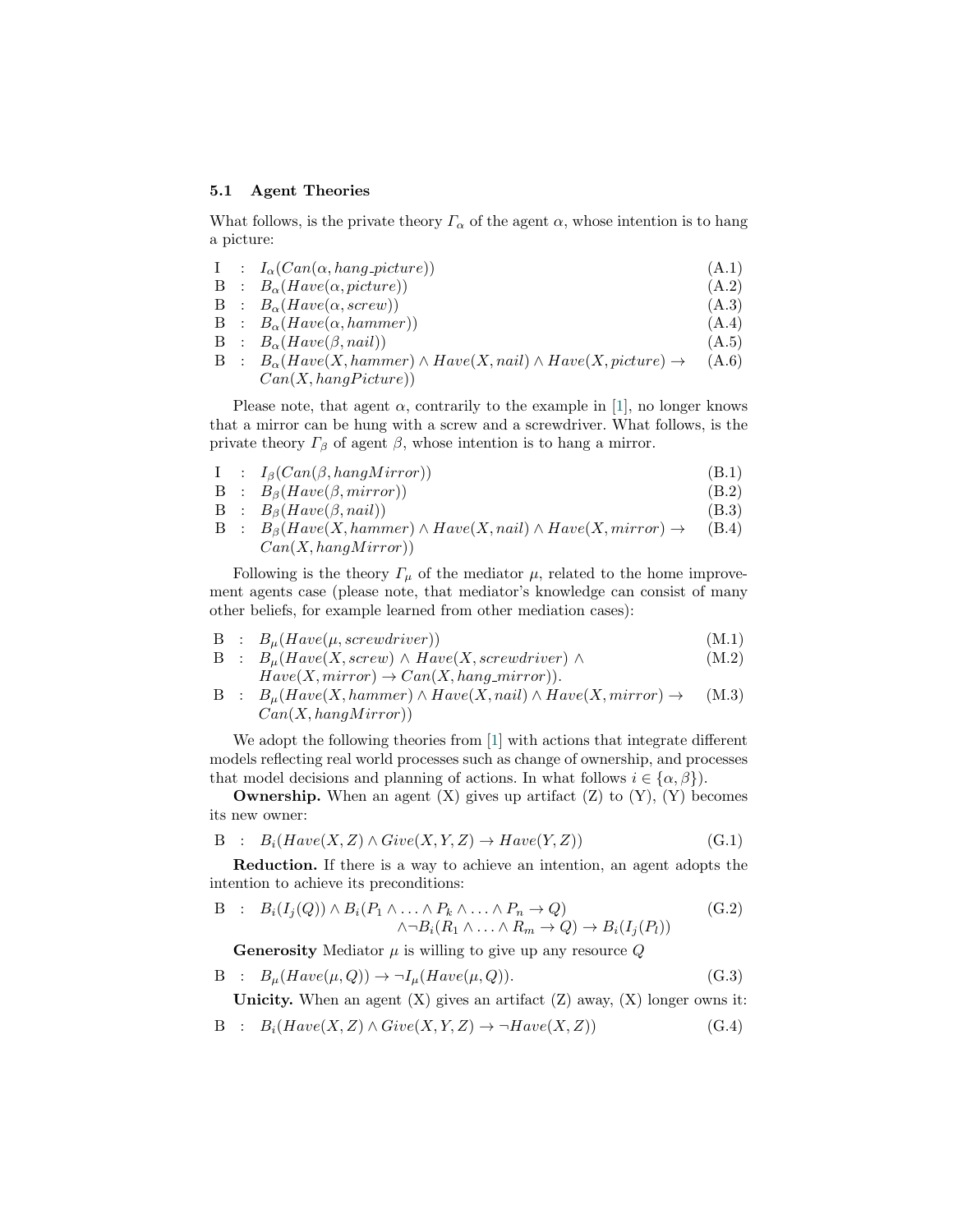**Benevolence.** When agent i does not need  $(Z)$  and is asked for it by  $X$ , i will give Z up:

B : 
$$
B_i(Have(i, Z) \land \neg I_i(Have, i, Z) \land Ask(X, i.Give(i, X, Z)) \rightarrow I_i(Give(i, X, Z)))
$$
 (G.5)

Parsimony. If an agent believes that it does not intend to do something, it does not believe that it will intend to achieve the preconditions (i.e. the means) to achieve it:

$$
B : B_i(\neg I_i(Q)) \wedge B_i(P_1 \wedge \ldots \wedge P_j \wedge \ldots \wedge P_n \rightarrow Q) \rightarrow \neg B_i(I_i(P_j))
$$
 (G.6)

Unique choice. If there are two ways of achieving an intention, only one is intended. Note that we use  $\nabla$  to denote exclusive or.

$$
B : B_i(I_i(Q)) \wedge B_i(P_1 \wedge \ldots \wedge P_j \wedge \ldots \wedge P_n \rightarrow Q) \wedge B_i(R_1 \wedge \ldots \wedge R_n \rightarrow Q) \rightarrow
$$
  
\n
$$
B_i(I_i(P_1 \wedge \ldots \wedge P_n)) \triangledown B_i(I_i(R_1 \wedge \ldots \wedge R_n))
$$
  
\n(G.7)

A theory that contains free variables (e.g. X) is considered the general theory, while a theory with bound variables (e.g.  $\alpha$  or  $\beta$ ) is considered the *case theory*. The mediator stores only the general theory for its reuse with future cases. In addition, an agent's theory contains rules of inference, such as modus ponens, modus tollens and particularization.

#### 5.2 Bridge Rules

What follows, is a set of domain dependent bridge rules that link inter-agent communication and the agent's internal states.

Advice. When the mediator  $\mu$  believes that it knows about possible intention  $I_X$  of X it tells it to X. Also, when mediator  $\mu$  knows something ( $\phi$ ) that can help to achieve intention  $\varphi$  of agent X, mediator tells it to X.

$$
B_{\mu}(I_X(\varphi)) \Rightarrow Tell(\mu, X, B_{\mu}(I_X(\varphi)))
$$
\n(R.1)

$$
B_{\mu}(I_X(\varphi)) \wedge B_{\mu}(\phi \to I_X(\varphi)) \Rightarrow Tell(\mu, X, B_{\mu}(\phi \to I_X(\varphi)))
$$
 (R.2)

**Trust in mediator** When an agent (i) is told of a belief of mediator  $(\mu)$ , it accepts that belief:

$$
C: Tell(\mu, i, B_{\mu}(\varphi)) \Rightarrow B: B_i(\varphi). \tag{R.3}
$$

**Request.** When agent (i) needs  $(Z)$  from agent  $(X)$ , it asks for it:

$$
I: I_i(Give(X, i, Z)) \Rightarrow C: Ask(i, X, Give(X, i, Z)).
$$
 (R.4)

**Accept Request.** When agent (i) asks something  $(Z)$  from agent  $(X)$ , and it is not in intention of  $(X)$  to have  $(Z)$ , it is given to i:

 $C: Ask(i, X, Give(X, i, Z)) \land \neg I_X(Have(X, Z)) \Rightarrow I_i(Give(X, i, Z)).$  (R.5)

#### 5.3 Resources

In Section [3,](#page-2-0) we have introduced the notion of importance of resources, which defines the order in which agents are giving up their resources during the mediation process. The picture and the hammer depend on the successful accomplishment of agent's  $\alpha$  goal and have an importance value of 1. Agent  $\beta$  owns a mirror and a nail, both with importance 1. All other resources have importance 0.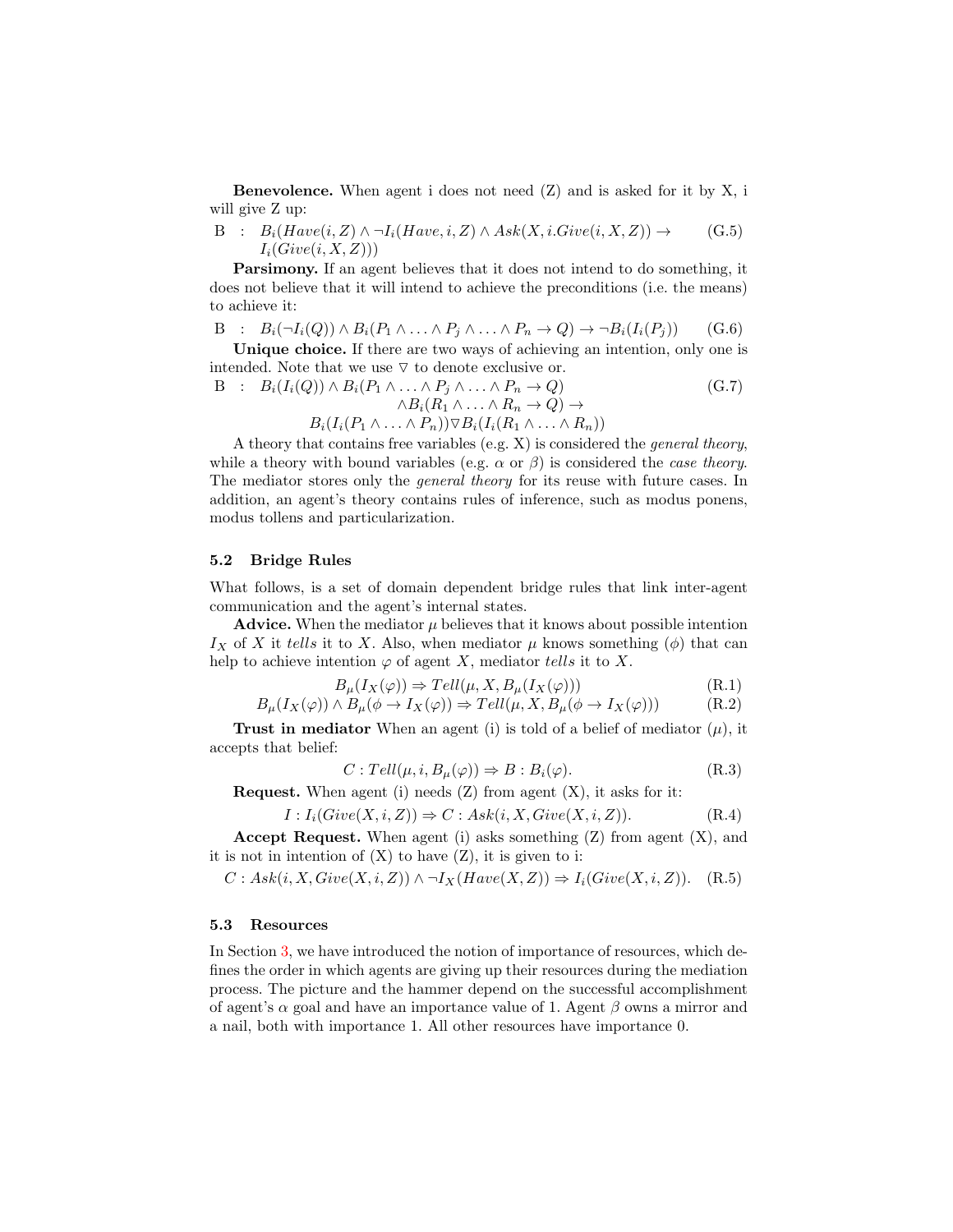#### 5.4 Argumentation System

Our automatic mediation system uses the ABN system, proposed in [\[1\]](#page-10-0), which is based on the one proposed in [\[24\]](#page-11-12). The system constructs a series of logical steps (arguments) for and against propositions of interest and as such may be seen as an extension of classical logic. In classical logic, an argument is a sequence of inferences leading to a true conclusion. It is summarized by the schema  $\Gamma \vdash$  $(\varphi, G)$ , where  $\Gamma$  is the set of formulae available for building arguments,  $\vdash$  is a suitable consequence relation,  $\varphi$  is the proposition for which the argument is made, and G indicates the set of formulae used to infer  $\varphi$ , with  $G \subseteq \Gamma$ .

#### 5.5 Mediation

In this section, we follow Algorithm [1](#page-5-0) and explain how we can resolve the home improvement agent dispute using automatic mediation. In comparison to Parsons et al. [\[1\]](#page-10-0), our agents do not possess all the knowledge and resources to resolve their dispute; thus the classical argumentation fails. The mediation algorithm runs in rounds and finishes with:

- 1. Success, when both agents accept the solution proposed by the mediator.
- 2. Failure, when the mediator can not create a new solution and no new knowledge or resources are presented in two consecutive rounds.

The algorithm starts with the mediator gathering information about the dispute from both agents (function  $GetKnowledge)$ ). In the first round, agents  $\alpha$ and  $\beta$  state their goals, which become part of the mediator's beliefs  $B_{\mu}$ :

$$
B : B_{\mu}(I_{\alpha}(Can(\alpha, hang-picture))) \tag{M.4}
$$

B :  $B_{\mu}(I_{\beta}(Can(\beta, hangMirror)))$  (M.5)

With this new theory, the mediator tries to construct a new solution, and it fails. Therefore, in the next round, agents have to present more knowledge or resources. Failing to do so would lead to failure of the mediation process. To speed things up, we assume that agents presented all the necessary knowledge and resources in this single step, although this process can last several rounds depending on the strategy of an agent. For example, if a "cautious" agent owns more than one resource, it chooses to give up the resource with the lowest importance.

| B: $B_u(Have(\alpha, picture))$ | (M.6) | B: $B_u(Have(\beta, nail))$       | (M.9)  |
|---------------------------------|-------|-----------------------------------|--------|
| B: $B_u(Have(\alpha, screw))$   | (M.7) | B: $B_{\mu}(Have(\beta, mirror))$ | (M.10) |
| B: $B_u(Have(\alpha, hammer))$  | (M.8) |                                   |        |

With this new information, the mediator is finally able to construct the solution to the dispute consisting of three different arguments. With the following two arguments, mediator proposes agent  $\beta$  to hang the mirror using the screw and the screwdriver (M.2), and screw can be obtained from the agent  $\alpha$ and the screwdriver obtained from the mediator itself (Please note, that this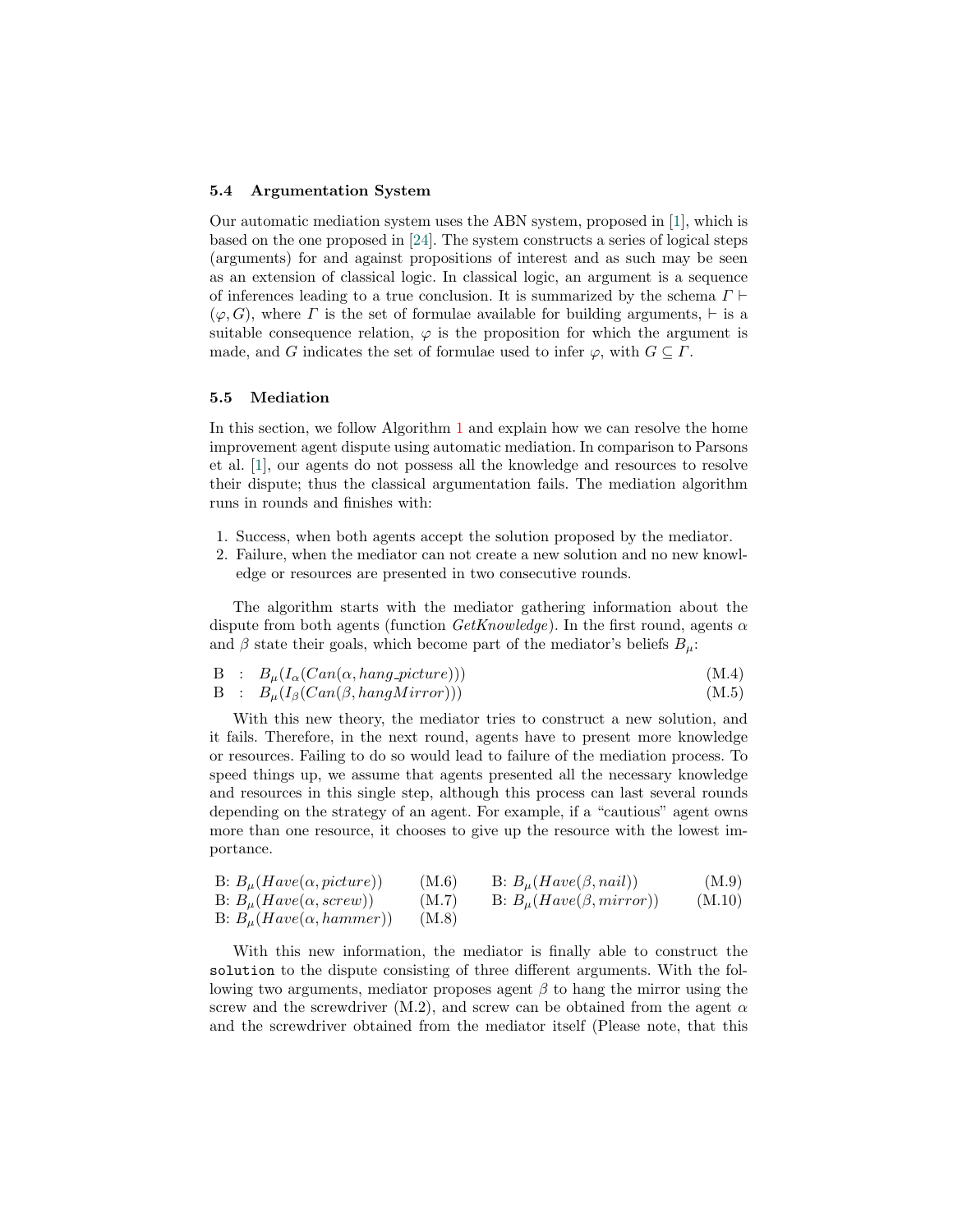knowledge is part of the support for the presented arguments). The first argument is:  $(I_\beta(Give(\alpha, \beta, screw)), P'_\beta)$ , where  $P'_\beta$  is<sup>[2](#page-9-0)</sup>:

$$
\{(M.2), (M.5), (G.2)\} \vdash_{pt, mp} B_{\mu}(I_{\beta}(Have(\beta, screw)))
$$
\n(M.11)

$$
\{(M.7),(G.1)\} \quad \vdash_{mp} \quad B_{\mu}(Give(\alpha, Y, screw) \to \qquad \qquad (M.12)
$$
\n
$$
Have(Y, screw))
$$

$$
\{(M.11), (M.12), (G.2)\} \vdash_{pt, mp} B_{\mu}(I_{\beta}(Give(\alpha, \beta, screw)))
$$
\n(M.13)

$$
\{(M.13)\}\n\begin{array}{ccc}\nF_{R,1} & Tell(\mu, \beta, I_{\beta}(Give(\alpha, \beta, screw))) & (M.14) \\
\{(M.14)\}\n\begin{array}{ccc}\nF_{R,2} & I_{\beta}(Give(\alpha, \beta, screw)) & (M.15)\n\end{array}\n\end{array}
$$

$$
\{ (M.14) \} + R.3 \quad 1\beta (G\ell \nu e(\alpha, \beta, \text{scre}(w))) \tag{M.10}
$$

The second argument is:  $(I_\beta(\text{Give}(\mu, \beta, \text{server})), P''_\beta)$ , where  $P''_\beta$  is

$$
\{(M.2), (M.5), (G.2)\}\vdash_{pt, mp} B_{\mu}(I_{\beta}(Have(\beta, screwdriver)))
$$
 (M.16)

$$
\{(M.1), (G.1)\} \quad \vdash_{mp} \quad B_{\mu}(Give(\mu, Y, screwdriver) \to \qquad (M.17)
$$
\n
$$
H_{\text{cyc}}(Y, comouphinom))
$$

$$
Have(Y, screwariver))
$$

$$
\{(M.16), (M.17), (G.2)\} \vdash_{pt, mp} B_{\mu}(I_{\beta}(Give(\mu, \beta, screwdriver))) \tag{M.18} \{(M.18)\} \vdash_{R.1} \tag{M.19}
$$

$$
Tell(\mu, \beta, I_{\beta}(Give(\mu, \beta, screwdriver)))
$$

$$
\{(M.19)\} \vdash_{R.3} I_{\beta}(Give(\mu, \beta, screwdriver))
$$
 (M.20)  
These two arguments represent advice to  $\beta$  on how it can achieve its goal  
(B.1) that was communicated to mediator  $\mu$  as (M.5). Using bridge rule (R.4)  $\beta$   
converts this into the following actions:

{M.15} 
$$
\vdash_{R.4} Ask(\beta, \alpha, Give(\alpha, \beta, screw)).
$$
  
{M.20}  $\vdash_{R.4} Ask(\beta, \mu, Give(\mu, \beta, screwdriver)).$ 

When both  $\alpha$  and  $\mu$  receive this request, they convert this into *accept request* action using bridge rule  $(R.5)$ . Mediator accepts this request due to the *generos*ity theory  $(G.3)$ , which defines that it is not an intention of mediator to own anything. Agent  $\beta$  cannot find a counter-argument that would reject this request (it does not need the nail) and accepts it. With the screw, the screwdriver, the mirror and knowledge on how to hang the mirror using these tools,  $\beta$  can fulfil its goal, and it no longer needs the nail. Therefore, the following argument that solves the goal of  $\alpha$  is also accepted:  $(I_{\alpha}(Give(\beta, \alpha, nail)), P_{\alpha})$ , where  $P_{\alpha}$  is:

$$
\{(M.3), (M.4), (G.2)\} \vdash_{mp} B_{\mu}(I_{\alpha}(Have(\alpha, nail))) \qquad (M.21)\{ (M.9), (G.1)\} \vdash_{mp} B_{\mu}(Give(\beta, Y, nail) \rightarrow Have(Y, nail)) \quad (M.22)\{ (M.21), (M.22), (G.2)\} \vdash_{pt, mp} B_{\mu}(I_{\alpha}(Give(\beta, \alpha, nail))) \qquad (M.23)\{ (M.23)\} \vdash_{R.1} Tell(\mu, \alpha, B_{\mu}(I_{\alpha}(Give(\beta, \alpha, nail))) \qquad (M.18)
$$

$$
\{(M.18)\} \vdash_{R.3} I_{\alpha}(Give(\beta, \alpha, nail)) \qquad (M.19)
$$

we convert this into action, using the bridge rule  $R.1$  into:

$$
{M.19} \vdash_{R.1} Ask(\alpha, \beta, Give(\beta, \alpha, nail)).
$$

When agent  $\beta$  receives this request,  $\beta$  can accept it by the bridge rule (R.5). This is only possible because of the previous two arguments, when an alternative plan to hang the mirror was presented to  $\beta$ , otherwise  $\beta$  would not be willing to give up the nail needed for his plan. Agent  $\beta$  can now decide between two plans using (G.7); therefore it decides to *give*  $\alpha$  the nail and both agents were able to fulfil their goals (we assume that  $\beta$  does not want to sabotage the mediation).

<span id="page-9-0"></span> $^{2}$  mp stands for modus ponens and pt stands for particularization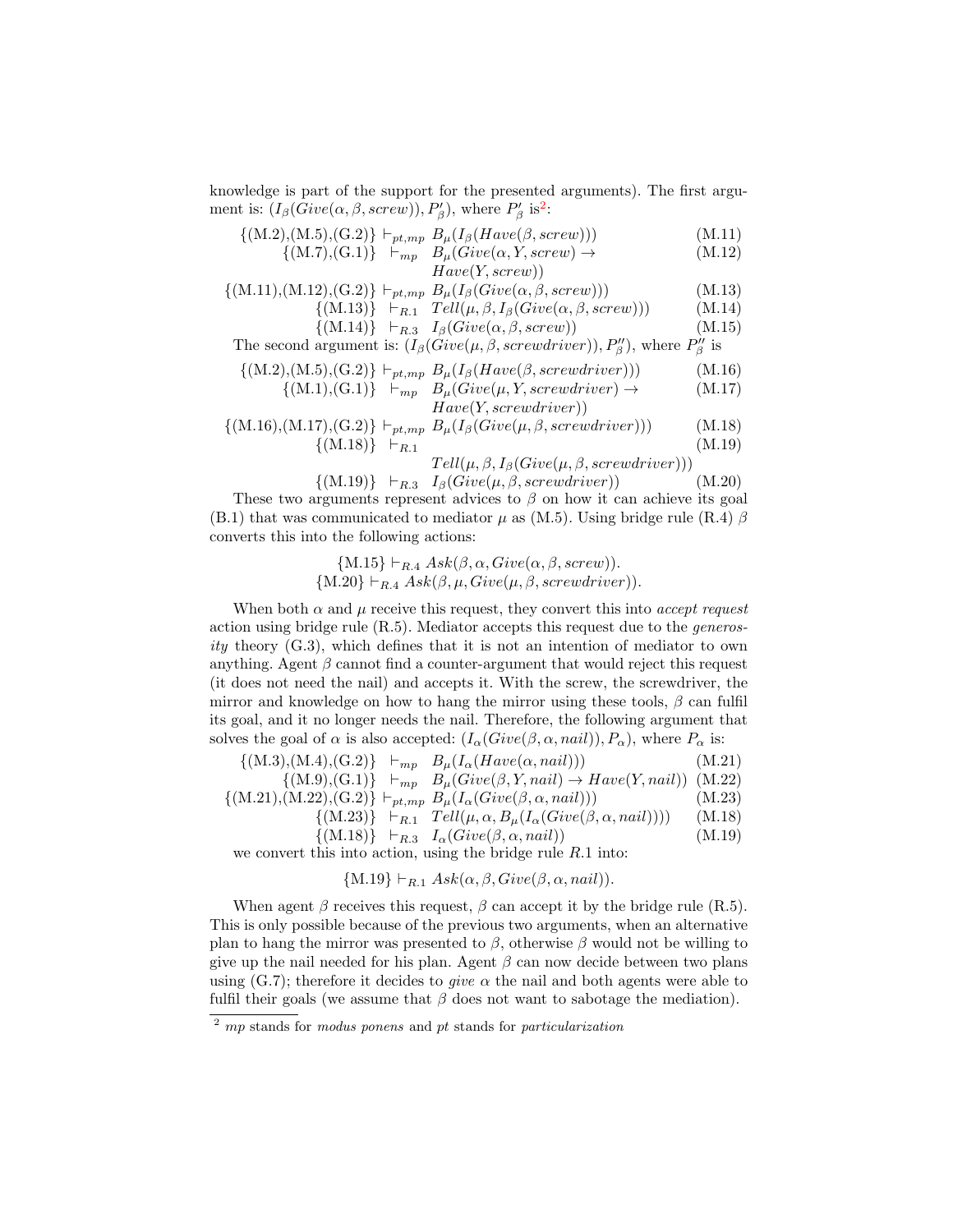# <span id="page-10-1"></span>6 Conclusion

Mediation brings more information and knowledge to the negotiation table, hence, an automated mediator would need the machinery that could do that. Addressing this issue in an automated setting, we have presented an ABN approach that extends the logic-based approach to ABN involving BDI agents, presented in [\[1\]](#page-10-0). We have introduced a mediator in the multiagent architecture, which has extensive knowledge concerning mediation cases and access to resources. Using both, knowledge and resources, the mediator proposes solutions that become the subject of further negotiation when the agents in conflict cannot solve the dispute by themselves. We have described our mediation algorithm and illustrated it with the same case study introduced in [\[1\]](#page-10-0). The presence of a mediator in ABN allows to deal with realistic situations when negotiation is stalled. In this work we assumed that the agents and the mediator operate within the same ontology, describing the negotiation domain. In real settings, the negotiators may interpret the same term differently. In order to avoid this, mediation will require the initial alignment of the ontologies with which all parties operate.

### References

- <span id="page-10-0"></span>[1] Parsons, S., Sierra, C., Jennings, N.: Agents that reason and negotiate by arguing. Journal of Logic and computation 8(3) (1998) 261–292
- <span id="page-10-2"></span>[2] Kolodner, J.L., Simpson, R.L.: The mediator: Analysis of an early case-based problem solver. Cognitive Science 13(4) (1989) 507–549
- <span id="page-10-3"></span>[3] Sycara, K.P.: Problem restructuring in negotiation. Management Science 37(10) (1991) 1248–1268
- <span id="page-10-4"></span>[4] Wilkenfeld, J., Kraus, S., Santmire, T.E., Frain, C.K.: The role of mediation in conflict management: Conditions for successful resolution. In: Multiple Paths to Knowledge in International Relations. Lexington Books (2004)
- <span id="page-10-5"></span>[5] Rahwan, I., Pasquier, P., Sonenberg, L., Dignum, F.: A formal analysis of interestbased negotiation. Annals of Mathematics and Artificial Intelligence 55(3-4) (2009) 253–276
- <span id="page-10-6"></span>[6] Chalamish, M., Kraus, S.: AutoMed: an automated mediator for multi-issue bilateral negotiations. Autonomous Agents and Multi-Agent Systems 24 (2012) 536–564
- <span id="page-10-7"></span>[7] Lin, R., Gev, Y., Kraus, S.: Bridging the gap: Face-to-face negotiations with automated mediator. IEEE Intelligent Systems 26(6) (2011) 40–47
- <span id="page-10-8"></span>[8] Simoff, S.J., Debenham, J.: Curious negotiator. In Klusch, M., Ossowski, S., Shehory, O., eds.: Proceedings of the Int. Conference on Cooperative Information Agents, CIA-2002, Springer, Heidelberg (2002)
- <span id="page-10-9"></span>[9] Bellucci, E., Zeleznikow, J.: Developing negotiation decision support systems that support mediators: case study of the Family Winner system. Artificial Intelligence and Law 13(2) (2005) 233–271
- <span id="page-10-10"></span>[10] Abrahams, B., Bellucci, E., Zeleznikow, J.: Incorporating fairness into development of an integrated multi-agent online dispute resolution environment. Group Decision and Negotiation 21 (2012) 3–28
- <span id="page-10-11"></span>[11] Visser, W., Hindriks, K.V., Jonker, C.M.: Interest-based preference reasoning. In: Proceedings of International Conference on Agents and Artificial Intelligence ICAART2011. (2011) 79–88